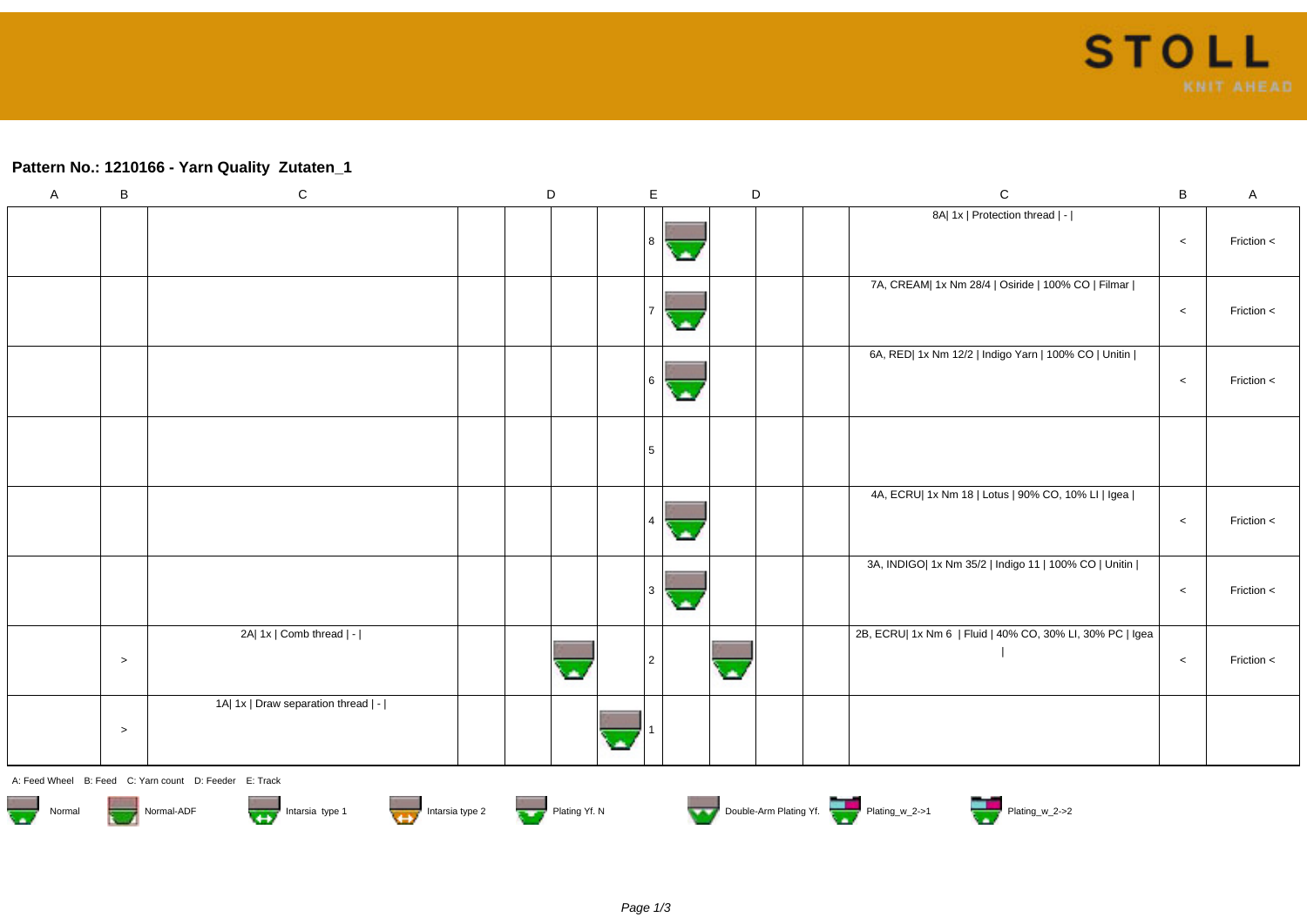## **Pattern No.: 1210166 - Yarn Quality V-Teil(e)**

| $\mathsf A$ | B      | $\mathsf C$                                           | D | E | D                        | $\mathbf C$                                               | В       | Α              |
|-------------|--------|-------------------------------------------------------|---|---|--------------------------|-----------------------------------------------------------|---------|----------------|
| Friction >  | $\geq$ | 8A  1x   Protection thread   -                        |   |   |                          | 8B  1x   Protection thread   -                            | $\,<$   | Friction $<$   |
| Friction >  | $\, >$ | 7A, CREAM  1x Nm 28/4   Osiride   100% CO   Filmar    |   |   |                          | 7B, CREAM  1x Nm 28/4   Osiride   100% CO   Filmar        | $\,<$   | Friction <     |
| Friction >  | $\,>$  | 6A, RED  1x Nm 12/2   Indigo Yarn   100% CO   Unitin  |   |   | z                        | 6B, RED  1x Nm 12/2   Indigo Yarn   100% CO   Unitin      | $\,<$   | Friction $\lt$ |
| Friction >  | $\gt$  | 5A, INDIGO  2x Nm 50/2   Indigo 11   100% CO   Unitin |   |   | Ä                        | 5B, INDIGO  2x Nm 50/2   Indigo 11   100% CO   Unitin     | <<      | Friction $\lt$ |
| Friction >  | $\,>$  | 4A, ECRU  1x Nm 18   Lotus   90% CO, 10% LI   Igea    |   |   | Z                        | 4B, ECRU  1x Nm 18   Lotus   90% CO, 10% LI   Igea        | $\,<$   | Friction <     |
| Friction >  | $\, >$ | 3A, INDIGO  1x Nm 35/2   Indigo 11   100% CO   Unitin |   |   |                          | 3B, INDIGO  1x Nm 35/2   Indigo 11   100% CO   Unitin     | $\,<$   | Friction <     |
|             | $\, >$ | 2A  1x   Comb thread   -                              |   |   | $\overline{\phantom{a}}$ | 2B, ECRU  1x Nm 6   Fluid   40% CO, 30% LI, 30% PC   Igea | $\,<\,$ | Friction $<$   |
|             | $\,>$  | 1A  1x   Draw separation thread   -                   |   |   |                          |                                                           |         |                |

A: Feed Wheel B: Feed C: Yarn count D: Feeder E: Track